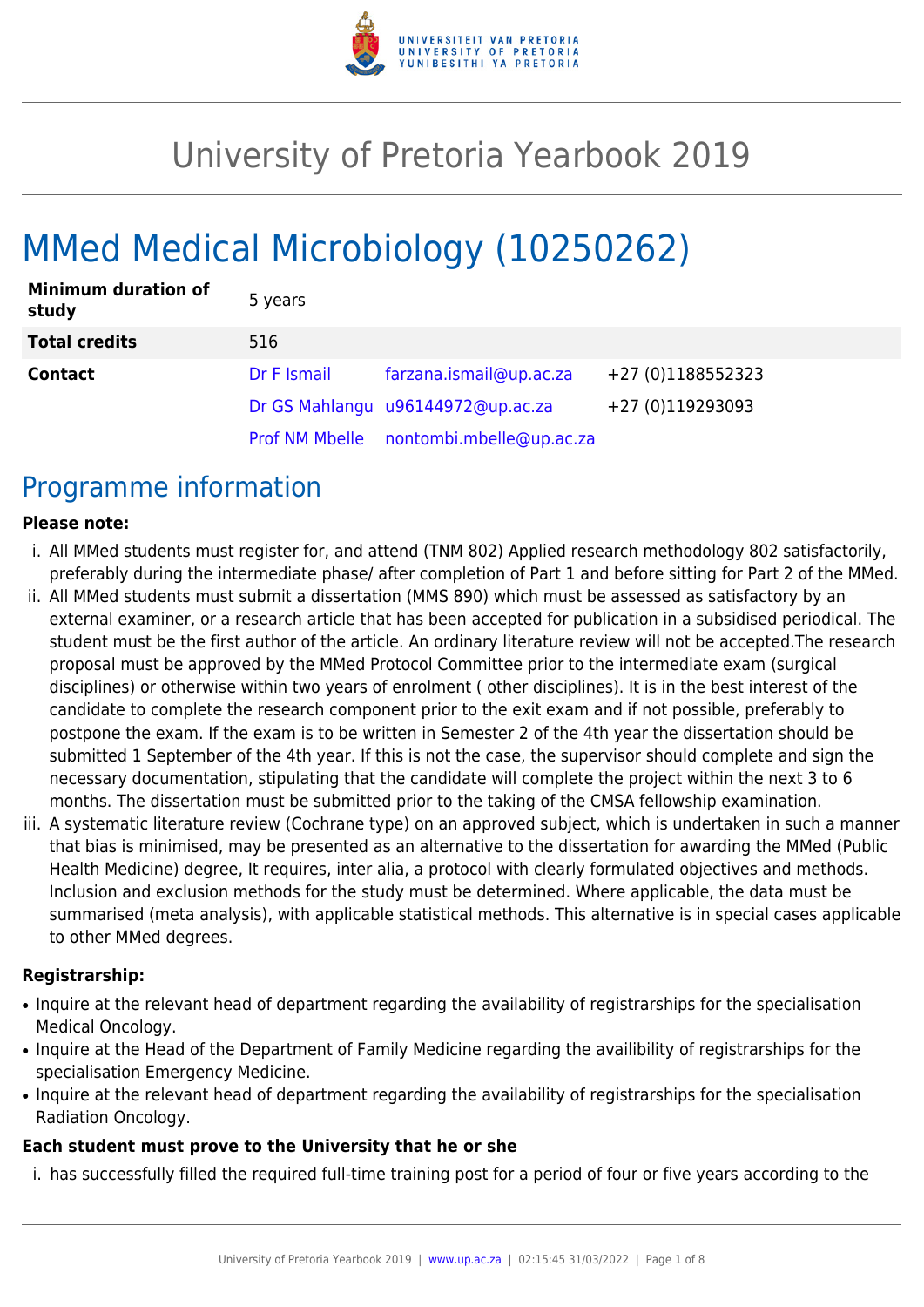

requirements of the relevant department at the Steve Biko Academic Hospital, (in case of pathology registrars) or Kalafong Hospital or at an institution recognised by the University as equivalent;

- ii. has completed the theoretical, practical, clinical and applicable training as stipulated;
- iii. has passed the prescribed written, oral, practical and/or clinical university examinations, and
- iv. has successfully completed the research component of the degree.

# Admission requirements

A prospective student for the MMed degree programme must be in possession of the MBChB degree of this University or a qualification deemed by the University to be equivalent to the MBChB degree for at least two years. In addition such a student must be registered as a physician with the Health Professions Council of South Africa for at least one year.

International students must have qualifications verified by SAQA. Contact department before applying for government positions. Contact department before application.

# Other programme-specific information

Satisfactory progress after one year of training is required as evaluated by the applicable examination panel.

**"Major subject"** refers to the recognised field of study in Medicine in which the student specialises. The study of the major subject extends over four or five years, as prescribed by the relevant department.

# Examinations and pass requirements

- i. The sequence of the examinations in the prerequisite subjects will be determined by the head of the department under which the major subject falls.
- ii. The nature, duration and time of the examinations in the prerequisite subjects are determined in cooperation with the heads of the departments under which the prerequisite subjects fall – with the proviso that, except in cases where stipulated otherwise, the examinations in the prerequisite subjects may be held at any time prior to or concurrently with the major subject. The examinations in the major subjects are held as follows:
- iii. In the case of four-year programmes: not before the end of the third year.
- iv. In the case of five-year programmes: not before the end of the fourth year.
- v. A minimum final mark of 50% is required by all departments to pass in a subject and in the clinical section of the examination, a subminimum of 50%. General Regulations apply.
- vi. A student is not admitted to the examination in a prerequisite subject (second examinations excluded) more than twice, nor is he or she admitted to the examination in the major subject more than twice.

**Note:** Certificates of satisfactory preparation and progress are required in respect of the fourth year of four-year programmes in which an examination is held at the end of the third year.

### **Second examinations**

Second examinations for MMed students will only be held after at least six months have elapsed since the conclusion of the examination in which the student had failed.

### **Rules governing the writing of the examinations of the College of Medicine of South Africa [CMSA]**

i. Only candidates who have met all requirements for the MMed degree except for the major subject (final examination), i.e. passed all prerequisite subjects (the latter to be interchangeable; can be passed either at the University or as primary and intermediary examinations at the College of Medicine of South Africa [CMSA],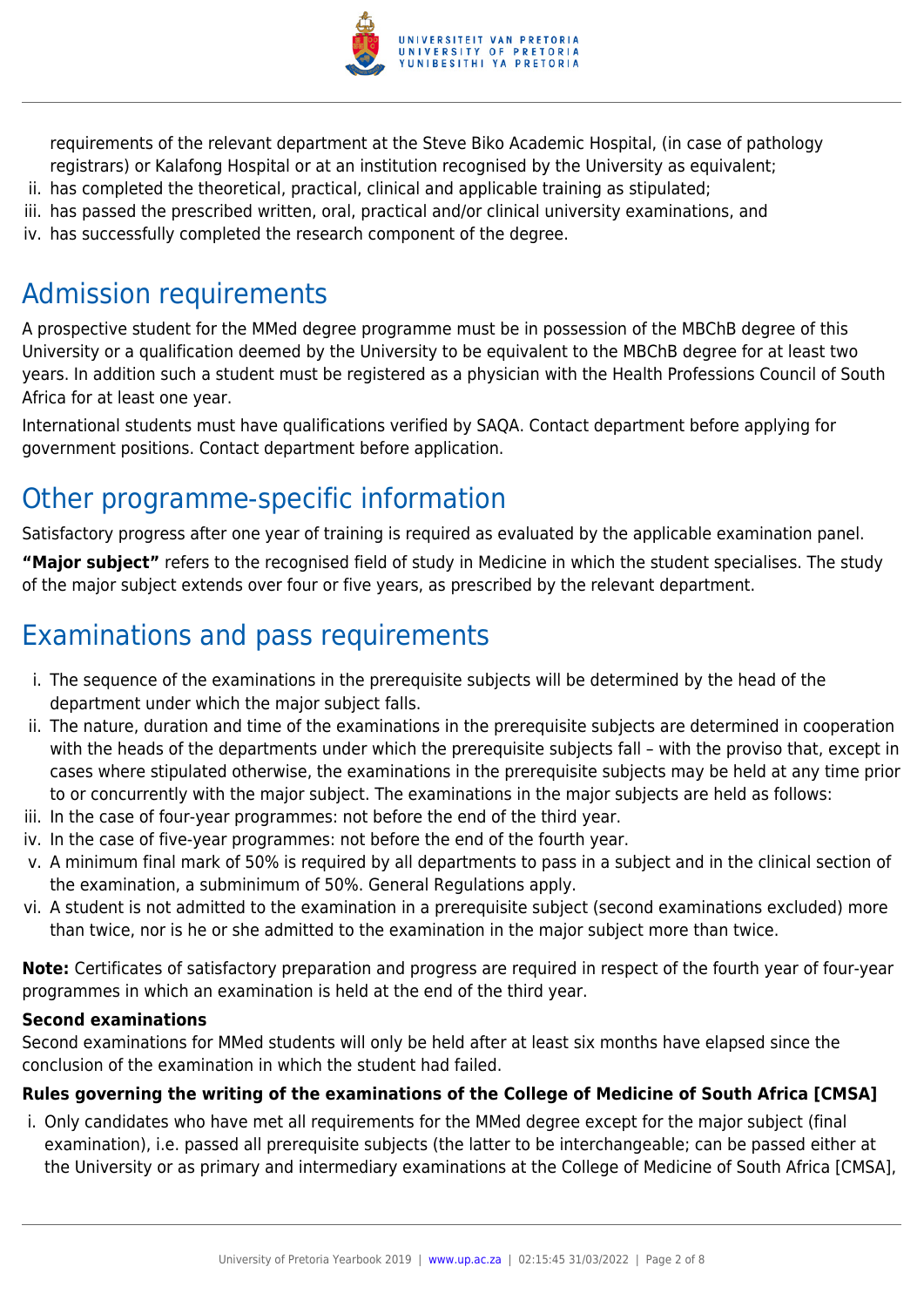

completed all practical, clinical and applicable training of four or five years as prescribed by the relevant academic department (continuous evaluation of the candidate, in an approved registrar post, by the head of department of the candidate); and completed the required research component for the degree in accordance with the Faculty Yearbook regulations, i.e. Applied research methodology 800 (TNM 800) and the dissertation (MMS 800) or an article (not an ordinary literature review) that has been accepted for publication in a subsidised periodical, will be allowed to write the college examination (exit examination), after which they will obtain both the CMSA fellowship and the MMed as specialist qualifications.

ii. The rules have been effective as from 1 January 2011. As a transitional measure, cases will be considered on an individual basis where necessary.

# Exemption

### **Exemption**

- i. The Faculty Board may grant partial exemption from the training and work mentioned under par. (b) and (c)(i) and (ii) above on the grounds of comparable training and experience completed in another post or at another recognised institution – with the proviso that exemption from a maximum period of 18 months may be granted with regard to four-year and five-year programmes.
- ii. Exemption from a maximum of three years may be granted by the Department of Medical Oncology for the MMed in Medical Oncology [MMed(MedOnc)] on the grounds of the MMed(Int) or MMed(Paed) degree of this University, or experience recognised by the University as equivalent.
- iii. Specific prerequisite subjects must be passed within 24 months after commencement of the programme.

# Pass with distinction

The degree is conferred at the end of the prescribed training period (i.e. three, four or five years, respectively). The degree is conferred with distinction on a student who has obtained a final mark of at least 75% in his or her major subject.

### General information

#### **Registrars**

Departments expect registrars to participate increasingly in the examining and treatment of patients in the hospital, both in-patients and out-patients, as well as performing and interpreting tests in the laboratory (where applicable); initially under supervision and later increasingly at their own responsibility. Lectures/symposia with closely related departments are organised, as well as discussions of literature, etc.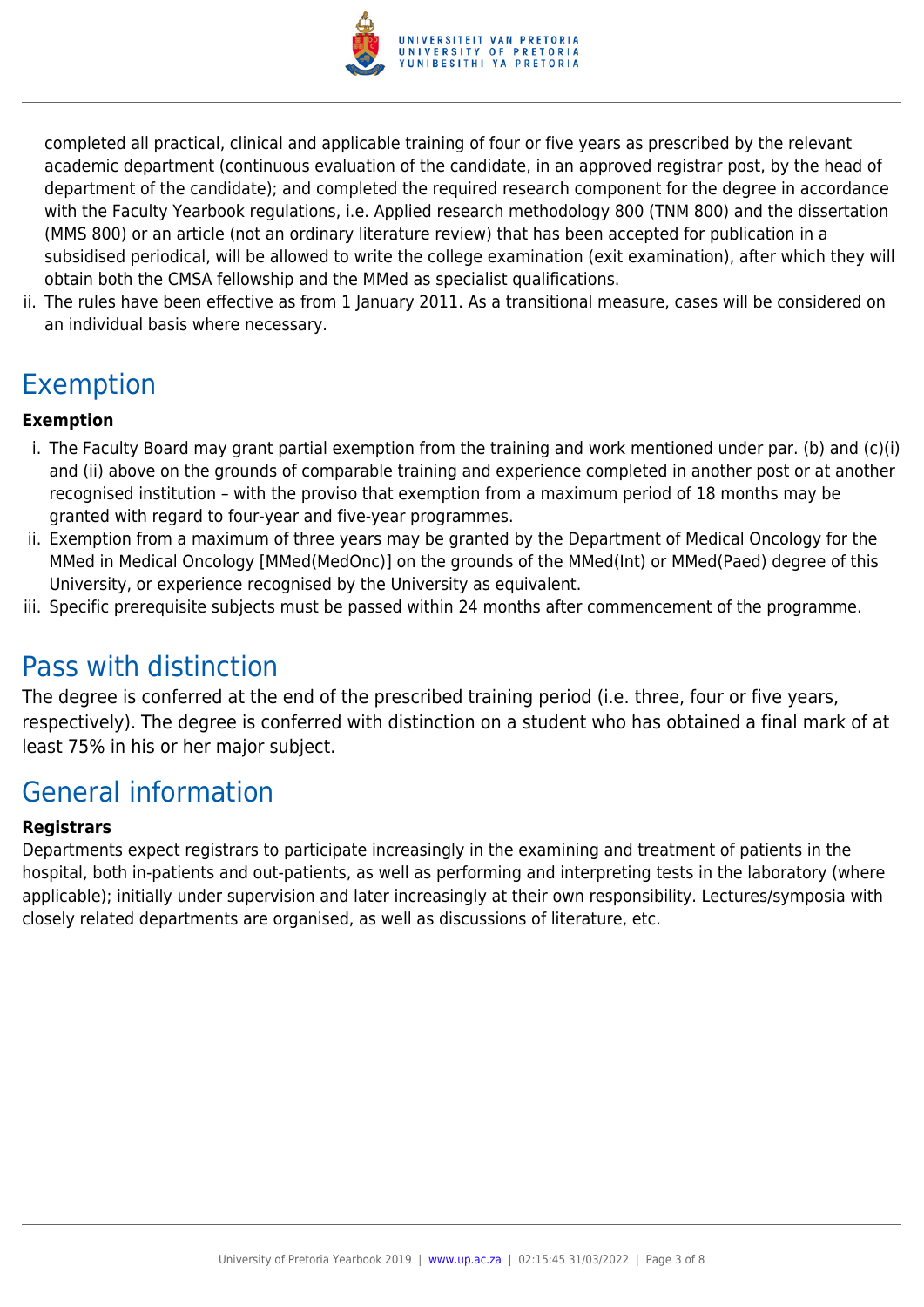

#### **Minimum credits: 516**

### **Core modules**

[Medical microbiology 801](https://www.up.ac.za/yearbooks/2019/modules/view/GMB 801) (GMB 801) - Credits: 36.00 [Dissertation 890](https://www.up.ac.za/yearbooks/2019/modules/view/MMS 890) (MMS 890) - Credits: 180.00 [Applied research methodology 802](https://www.up.ac.za/yearbooks/2019/modules/view/TNM 802) (TNM 802) - Credits: 0.00

### **Elective modules**

[Anatomical pathology \(Capita selecta\) 871](https://www.up.ac.za/yearbooks/2019/modules/view/APY 871) (APY 871) - Credits: 12.00 [Chemical pathology \(Capita selecta\) 871](https://www.up.ac.za/yearbooks/2019/modules/view/CHP 871) (CHP 871) - Credits: 36.00 [Medical microbiology 801](https://www.up.ac.za/yearbooks/2019/modules/view/GMB 801) (GMB 801) - Credits: 36.00 [Medical virology \(Capita selecta\) 871](https://www.up.ac.za/yearbooks/2019/modules/view/GVR 871) (GVR 871) - Credits: 36.00 [Haematology \(Capita selecta\) 871](https://www.up.ac.za/yearbooks/2019/modules/view/HEM 871) (HEM 871) - Credits: 36.00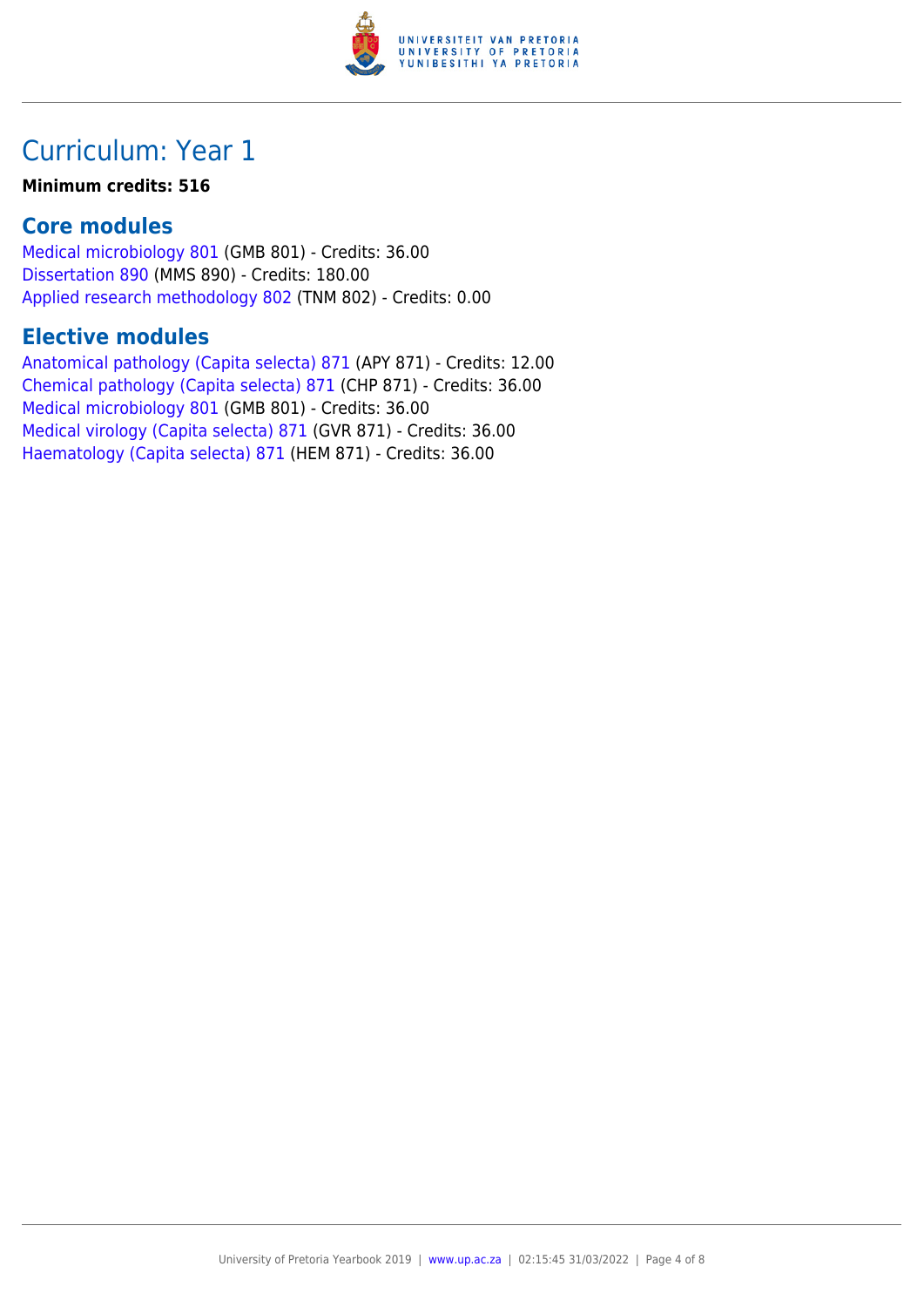

#### **Minimum credits: 516**

### **Core modules**

[Medical microbiology 800](https://www.up.ac.za/yearbooks/2019/modules/view/GMB 800) (GMB 800) - Credits: 300.00 [Dissertation 890](https://www.up.ac.za/yearbooks/2019/modules/view/MMS 890) (MMS 890) - Credits: 180.00 [Applied research methodology 802](https://www.up.ac.za/yearbooks/2019/modules/view/TNM 802) (TNM 802) - Credits: 0.00

### **Elective modules**

[Anatomical pathology \(Capita selecta\) 871](https://www.up.ac.za/yearbooks/2019/modules/view/APY 871) (APY 871) - Credits: 12.00 [Chemical pathology \(Capita selecta\) 871](https://www.up.ac.za/yearbooks/2019/modules/view/CHP 871) (CHP 871) - Credits: 36.00 [Medical microbiology 801](https://www.up.ac.za/yearbooks/2019/modules/view/GMB 801) (GMB 801) - Credits: 36.00 [Medical virology \(Capita selecta\) 871](https://www.up.ac.za/yearbooks/2019/modules/view/GVR 871) (GVR 871) - Credits: 36.00 [Haematology \(Capita selecta\) 871](https://www.up.ac.za/yearbooks/2019/modules/view/HEM 871) (HEM 871) - Credits: 36.00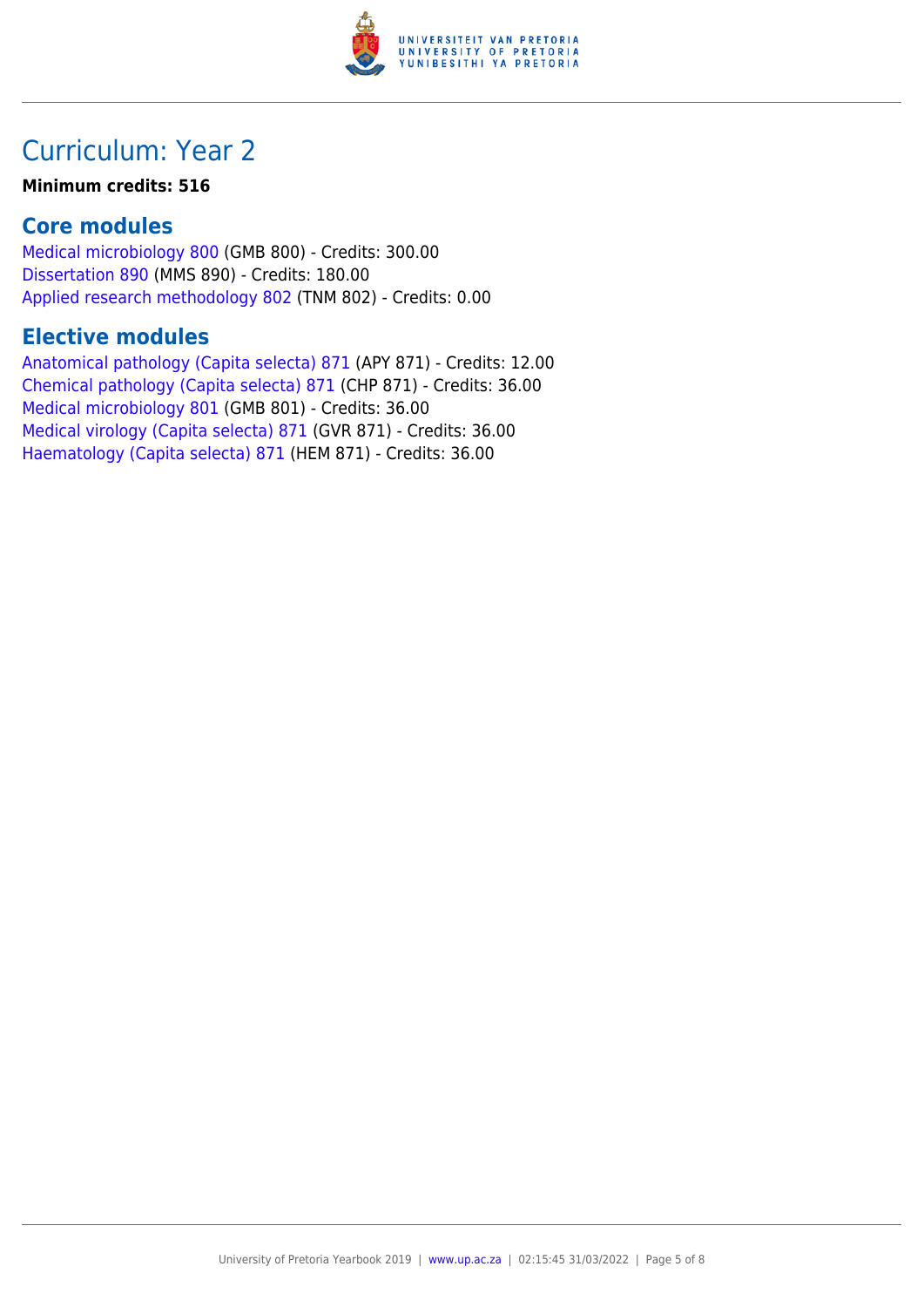

#### **Minimum credits: 516**

### **Core modules**

[Medical microbiology 800](https://www.up.ac.za/yearbooks/2019/modules/view/GMB 800) (GMB 800) - Credits: 300.00 [Dissertation 890](https://www.up.ac.za/yearbooks/2019/modules/view/MMS 890) (MMS 890) - Credits: 180.00 [Applied research methodology 802](https://www.up.ac.za/yearbooks/2019/modules/view/TNM 802) (TNM 802) - Credits: 0.00

### **Elective modules**

[Anatomical pathology \(Capita selecta\) 871](https://www.up.ac.za/yearbooks/2019/modules/view/APY 871) (APY 871) - Credits: 12.00 [Chemical pathology \(Capita selecta\) 871](https://www.up.ac.za/yearbooks/2019/modules/view/CHP 871) (CHP 871) - Credits: 36.00 [Medical microbiology 801](https://www.up.ac.za/yearbooks/2019/modules/view/GMB 801) (GMB 801) - Credits: 36.00 [Medical virology \(Capita selecta\) 871](https://www.up.ac.za/yearbooks/2019/modules/view/GVR 871) (GVR 871) - Credits: 36.00 [Haematology \(Capita selecta\) 871](https://www.up.ac.za/yearbooks/2019/modules/view/HEM 871) (HEM 871) - Credits: 36.00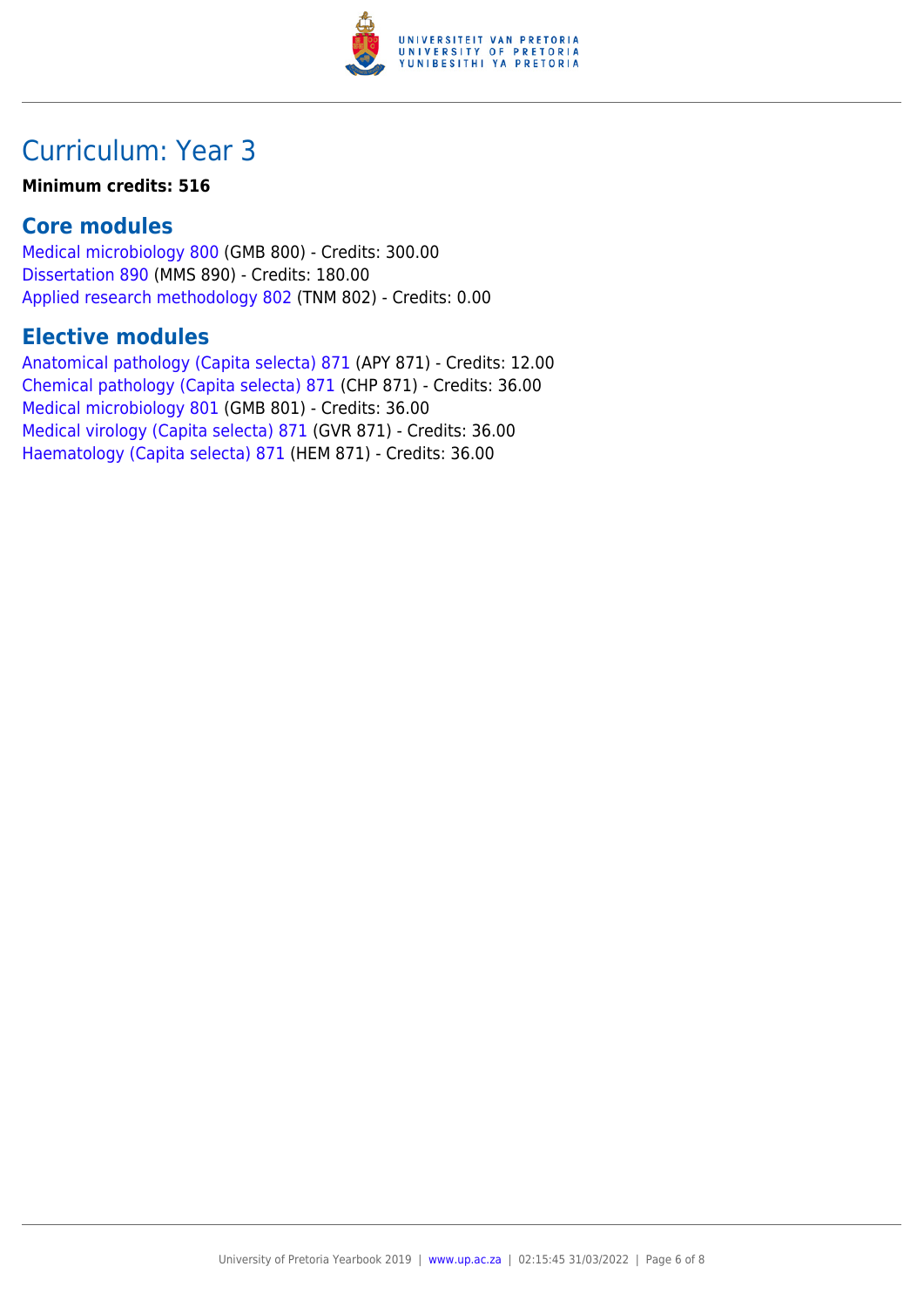

#### **Minimum credits: 480**

### **Core modules**

[Medical microbiology 800](https://www.up.ac.za/yearbooks/2019/modules/view/GMB 800) (GMB 800) - Credits: 300.00 [Dissertation 890](https://www.up.ac.za/yearbooks/2019/modules/view/MMS 890) (MMS 890) - Credits: 180.00 [Applied research methodology 802](https://www.up.ac.za/yearbooks/2019/modules/view/TNM 802) (TNM 802) - Credits: 0.00